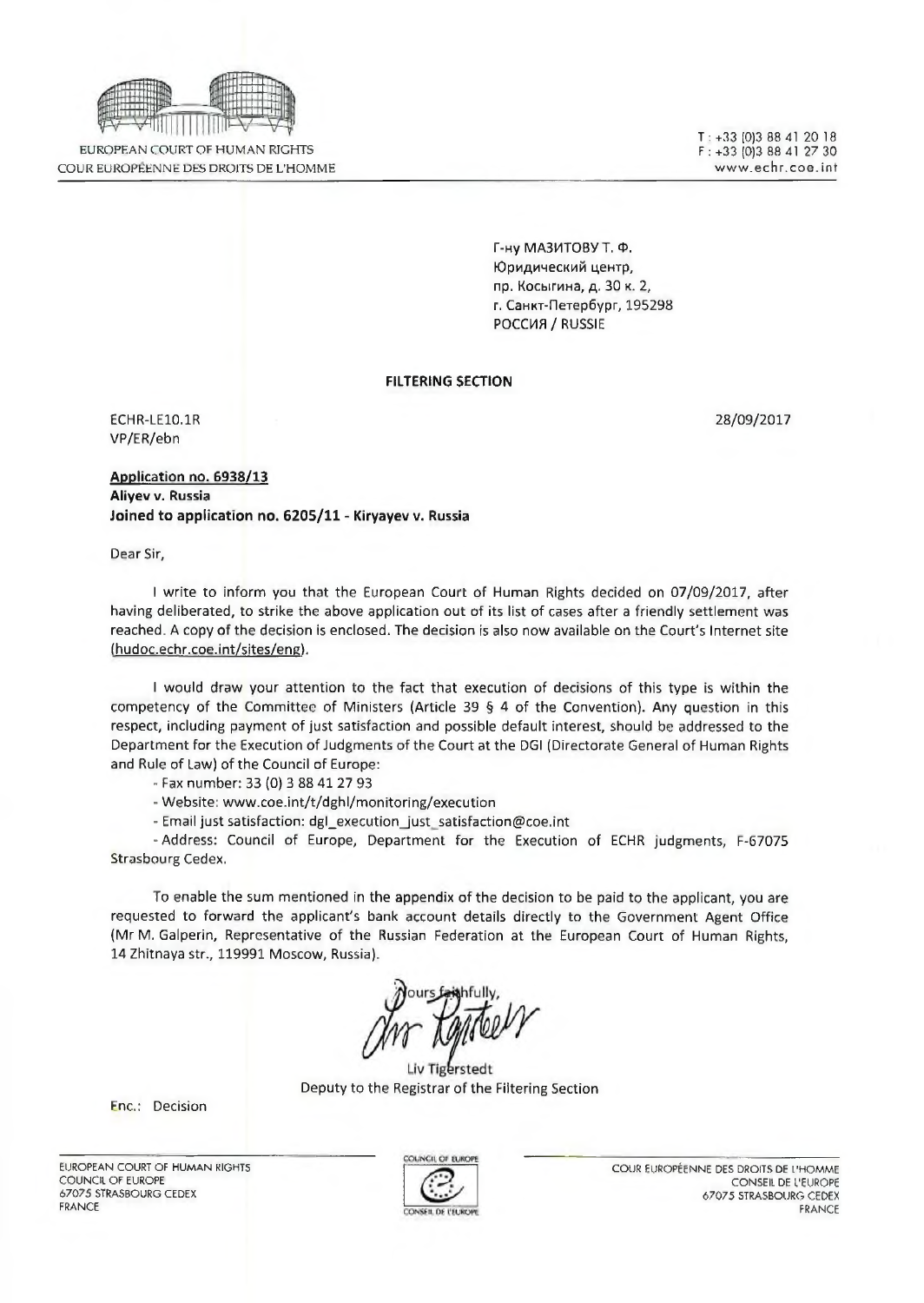

# EUROPEAN COURT OF HUMAN RIGHTS COUR EUROPÉENNE DES DROITS DE L'HOMME

## THIRD SECTION

#### DECISION

### Application no. 6205/11 Roman Anatolyevich KIRYAYFV against Russia and 7 other applications (see appended table)

The European Court of Human Rights (Third Section), sitting on 7 September 2017 as a Committee composed of:

Luis López Guerra, President,

Dmitry Dedov,

Jolien Schukking, *judges,*

and Liv Tigerstedt, *Acting Deputy Section Registrar,*

Having regard to the above applications lodged on the various dates indicated in the appended table.

Having regard to the declarations submitted by the respondent Government requesting the Court to strike the applications out of the list of cases, and the applicants' replies to these declarations,

Having deliberated, decides as follows:

## FACTS AND PROCEDURE

The list of applicants is set out in the appended table.

The applicants' complaints under Article 3 of the Convention concerning the inadequate conditions of detention were communicated to the Russian Government ("the Government"). In some of the applications, complaints based on the same facts were also communicated under other provisions of the Convention.

The Government submitted declarations with a view to resolving the issues raised by these complaints. They further requested the Court to strike out the applications.

The Government acknowledged the inadequate conditions of detention. In some of the applications, they further acknowledged that the domestic authorities had violated the applicants' rights guaranteed by other provisions

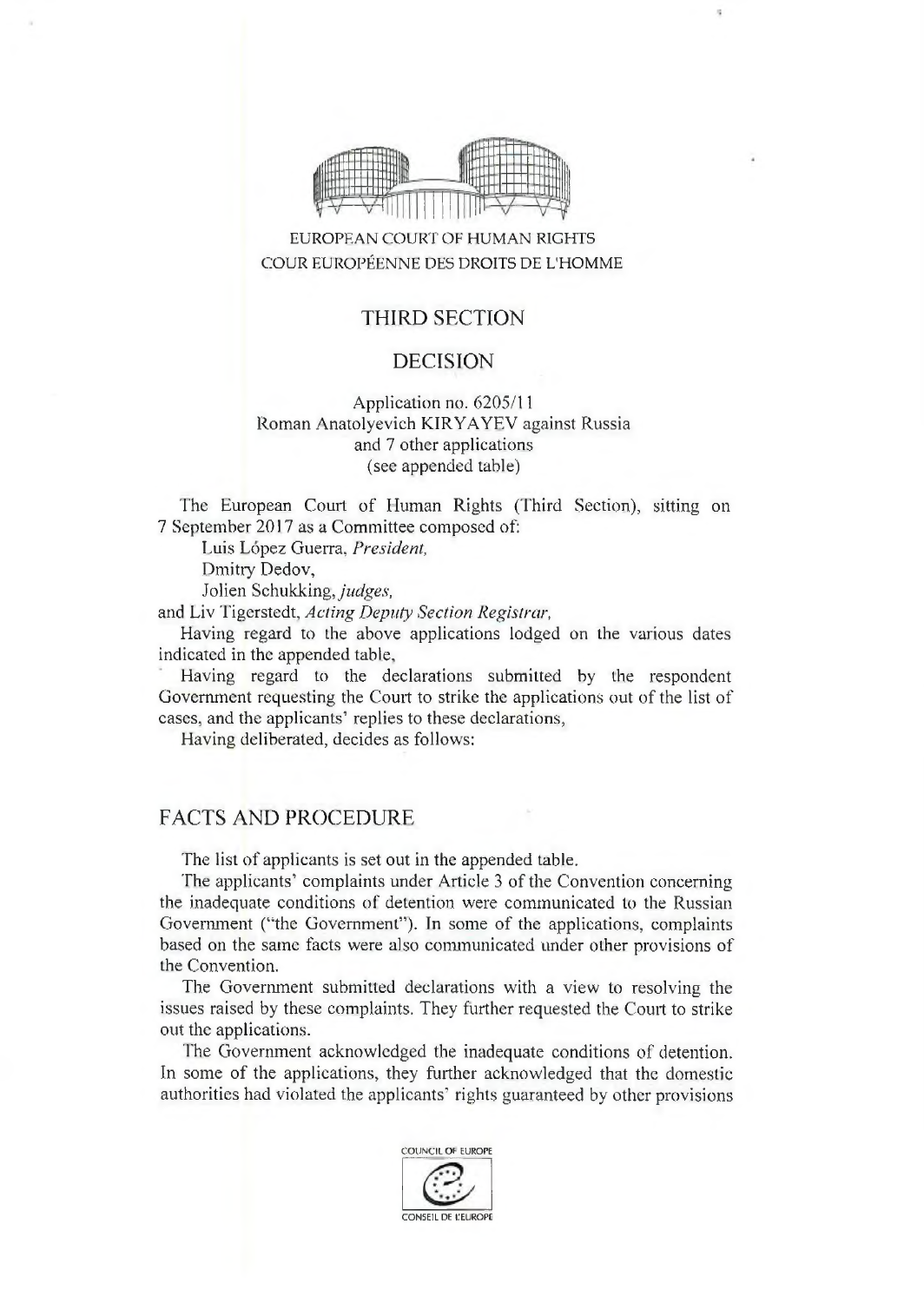#### 2 KIRYAYEV v. RUSSIA AND OTHER APPLICATIONS DECISION

of the Convention. They offered to pay the applicants the amounts detailed in the appended table and invited the Court to strike the applications out of the list of cases in accordance with Article 37  $\S$  1 (c) of the Convention. The amounts would be converted into the currency of the respondent State at the rate applicable on the date of payment, and would be payable within three months from the date of notification of the Court's decision. In the event of failure to pay these amounts within the above-mentioned three-month period, the Government undertook to pay simple interest on them, from the expiry of that period until settlement, at a rate equal to the marginal lending rate of the European Central Bank during the default period plus three percentage points.

The payment will constitute the final resolution of the cases.

The applicants informed the Court that they agreed to the terms of the declarations.

#### THE LAW

Having regard to the similar subject matter of the applications, the Court finds it appropriate to examine them jointly in a single decision.

The Court finds that, following the applicants' express agreement to the terms of the declaration made by the Government, the cases should be treated as a friendly settlement between the parties.

It therefore takes note of the friendly settlement reached between the parties. It is satisfied that the settlement is based on respect for human rights as defined in the Convention and the Protocols thereto and finds no reasons to justify the continued examination of the applications.

In view of the above, it is appropriate to strike the cases out of the list as regards the complaints concerning the inadequate conditions of detention and the other complaints under well-established case-law (see appended table).

The applicants also raised other complaints under various articles of the Convention.

The Court has examined the applications listed in the appended table and considers that, in the light of all the material in its possession and in so far as the matters complained of are within its competence, these complaints either do not meet the admissibility criteria set out in Articles 34 and 35 of the Convention or do not disclose any appearance of a violation of the rights and freedoms enshrined in the Convention or the Protocols thereto.

It follows that this part of the applications must be rejected in accordance with Article 35 § 4 of the Convention.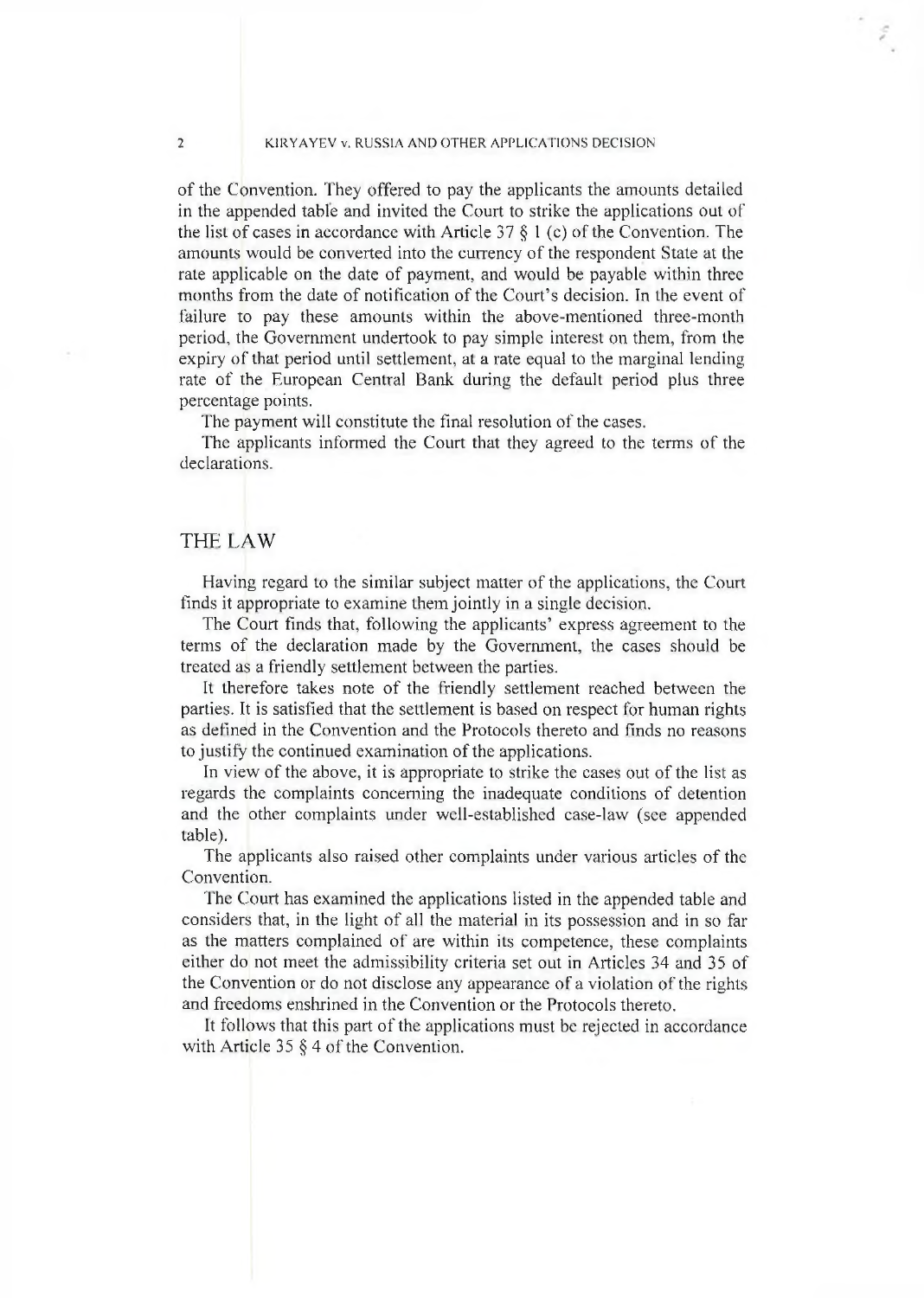For these reasons, the Court, unanimously,

*Decides* to join the applications;

 $\overline{\mathbf{r}}$  .

*Decides* to strike the applications out of its list of eases in accordance with Article 39 of the Convention as regards the complaints concerning the inadequate conditions of detention and the other complaints under well-established case-law (see appended table);

*Declares* the remainder of the applications inadmissible.

Done in English and notified in writing on 28 September 2017.

Liv Tigerstedt

Acting Deputy Registrar **President** President

Luis López Guerra